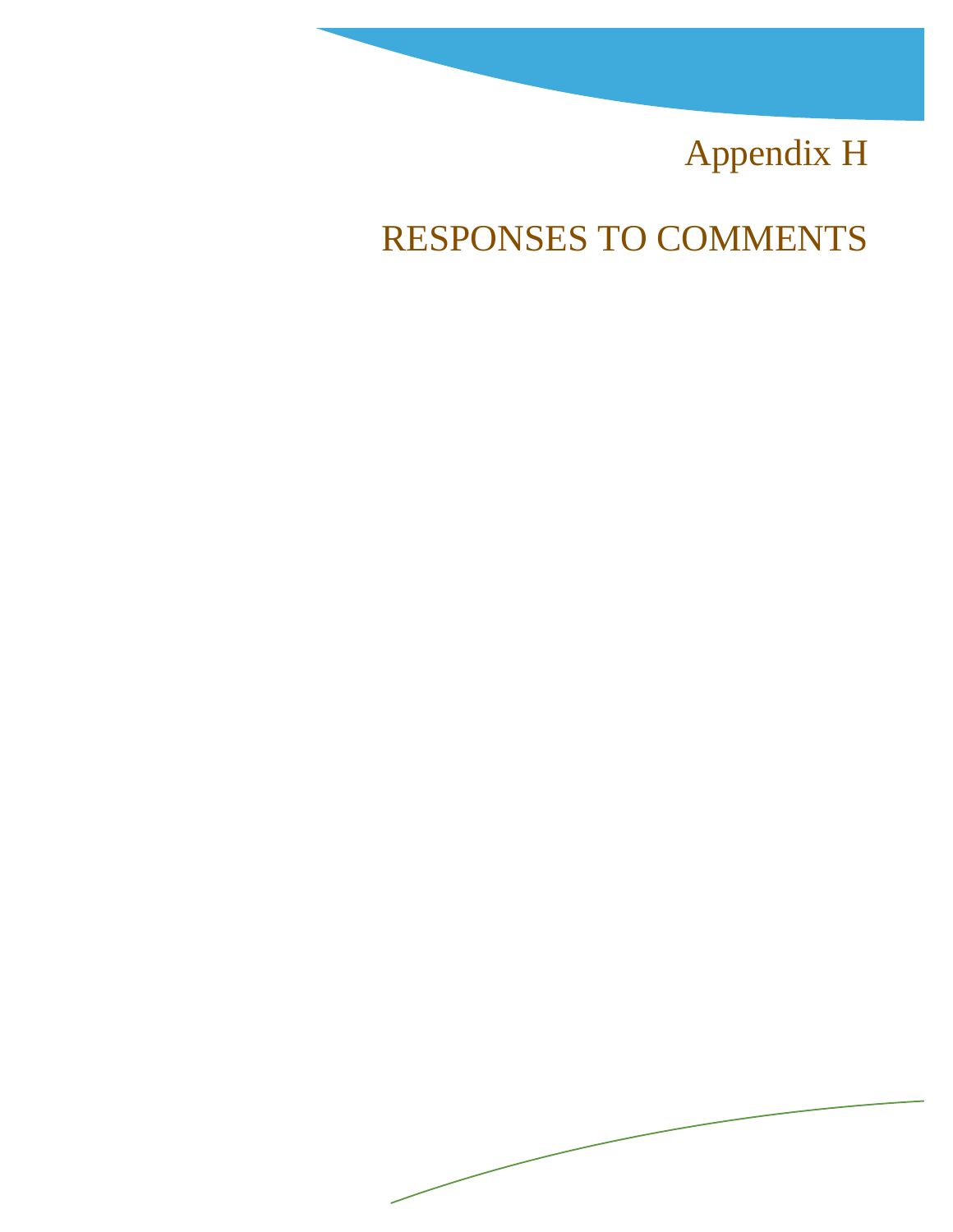

STATE OF CALIFORNIA

Governor's Office of Planning and Research State Clearinghouse and Planning Unit



Edmund G. Brown Jr. Governor

August 26, 2016

Lauren Esposito San Diego Association of Governments 401 B Street, Suite 800 San Diego, CA 92101

Subject: Bayshore Bikeway - Segment 8B Project SCH#: 2016071079

Dear Lauren Esposito:

The State Clearinghouse submitted the above named Mitigated Negative Declaration to selected state agencies for review. The review period closed on August 25, 2016, and no state agencies submitted comments by that date. This letter acknowledges that you have complied with the State Clearinghouse review requirements for draft environmental documents, pursuant to the California Environmental Ouality Act.

Please call the State Clearinghouse at (916) 445-0613 if you have any questions regarding the environmental review process. If you have a question about the above-named project, please refer to the ten-digit State Clearinghouse number when contacting this office.

Sincerely

Scott Morgan

Director, State Clearinghouse

A1 This comment letter confirms receipt and distribution of the Draft IS/ MND and documents project compliance with State Clearinghouse review requirements for the Draft IS/MND pursuant to CEQA. No further response is required.

1400 TENTH STREET P.O. BOX 3044 SACRAMENTO, CALIFORNIA 95812-3044 TEL (916) 445-0613 FAX (916) 323-3018 www.opr.ca.gov

RTC-1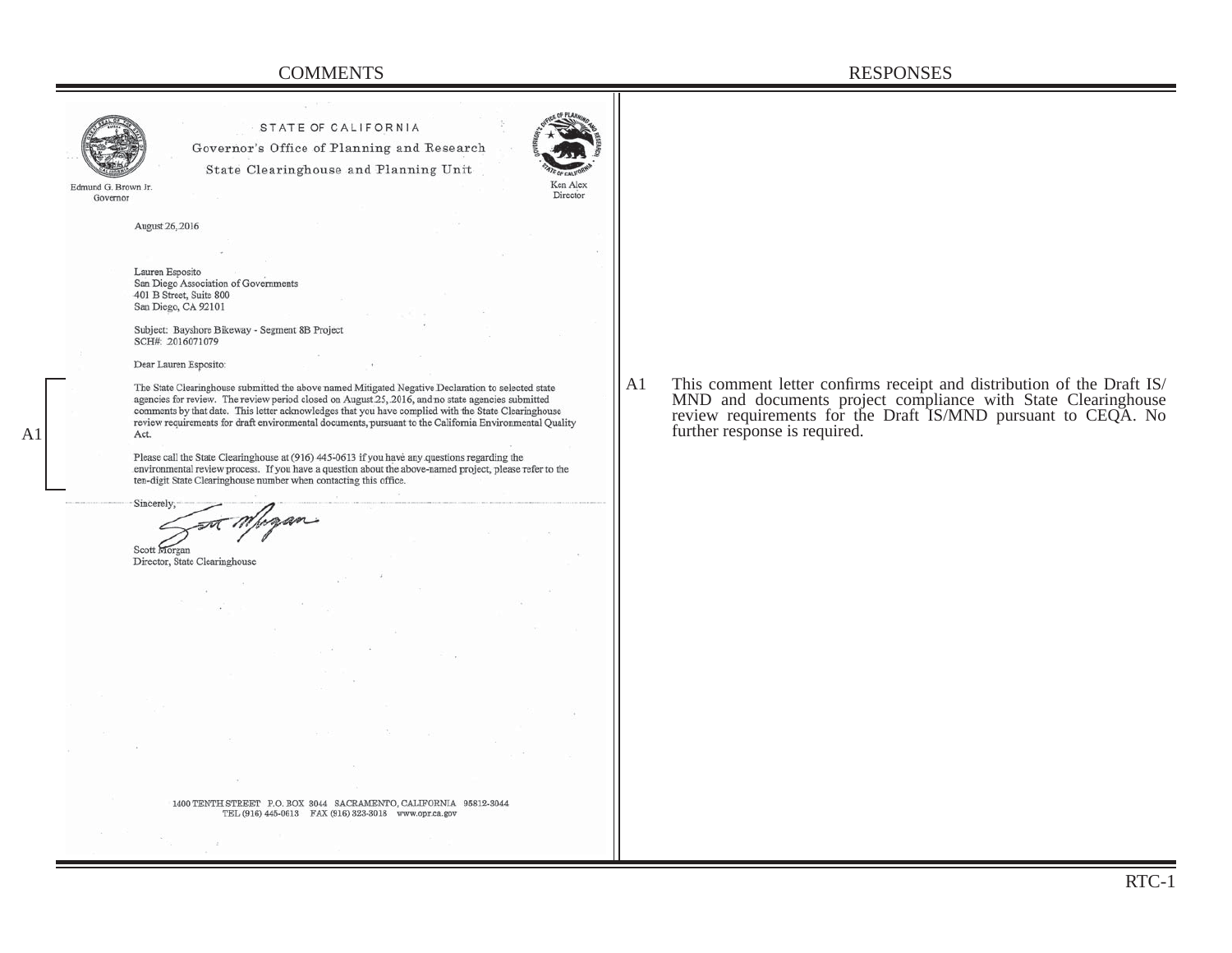| <b>Document Details Report</b>       |  |
|--------------------------------------|--|
| <b>State Clearinghouse Data Base</b> |  |

| <b>Project Title</b>       | Bayshore Bikeway - Segment 8B Project                                                                                                                                                                                                                                                                                                                                                                                                                                                                                                                                                                                                                                                                                                                                                                                                                                 |  |  |  |  |  |
|----------------------------|-----------------------------------------------------------------------------------------------------------------------------------------------------------------------------------------------------------------------------------------------------------------------------------------------------------------------------------------------------------------------------------------------------------------------------------------------------------------------------------------------------------------------------------------------------------------------------------------------------------------------------------------------------------------------------------------------------------------------------------------------------------------------------------------------------------------------------------------------------------------------|--|--|--|--|--|
| Lead Agency                | San Diego Association of Governments                                                                                                                                                                                                                                                                                                                                                                                                                                                                                                                                                                                                                                                                                                                                                                                                                                  |  |  |  |  |  |
| Type                       | <b>MND</b><br>Mitigated Negative Declaration                                                                                                                                                                                                                                                                                                                                                                                                                                                                                                                                                                                                                                                                                                                                                                                                                          |  |  |  |  |  |
| Description                | The proposed project is located in south San Diego Bay area within the cities of San Diego and Chula<br>Vista. The proposed bicycle facility would extend a distance of approximately 0.25 mile adjacent to Bay<br>Bivd between Palomar St and the main entrance to the South Bay Salt Works. The proposed bike path<br>would include an eight ft wide travel lane with two to three ft wide shoulders. Additional improvements<br>would include installation of a new storm drain inlet and culvert just north of Palomar St, curb and<br>gutter, railing along the east side of the deck, lighting, minor grading, bike lane striping, utilities<br>improvements and relocations, and other improvements as required by the cities of San Diego and<br>Chula Vista and SANDAG. Improvements may include chain link fencing along the west side of the<br>bike path. |  |  |  |  |  |
| <b>Lead Agency Contact</b> |                                                                                                                                                                                                                                                                                                                                                                                                                                                                                                                                                                                                                                                                                                                                                                                                                                                                       |  |  |  |  |  |
| Name                       | Lauren Esposito                                                                                                                                                                                                                                                                                                                                                                                                                                                                                                                                                                                                                                                                                                                                                                                                                                                       |  |  |  |  |  |
| Agency                     | San Diego Association of Governments                                                                                                                                                                                                                                                                                                                                                                                                                                                                                                                                                                                                                                                                                                                                                                                                                                  |  |  |  |  |  |
| Phone                      | 619 595-5374<br><b>Fax</b>                                                                                                                                                                                                                                                                                                                                                                                                                                                                                                                                                                                                                                                                                                                                                                                                                                            |  |  |  |  |  |
| email                      |                                                                                                                                                                                                                                                                                                                                                                                                                                                                                                                                                                                                                                                                                                                                                                                                                                                                       |  |  |  |  |  |
| Address                    | 401 B Street, Suite 800                                                                                                                                                                                                                                                                                                                                                                                                                                                                                                                                                                                                                                                                                                                                                                                                                                               |  |  |  |  |  |
| City                       | State CA<br>San Diego<br>Zip 92101                                                                                                                                                                                                                                                                                                                                                                                                                                                                                                                                                                                                                                                                                                                                                                                                                                    |  |  |  |  |  |
| <b>Project Location</b>    |                                                                                                                                                                                                                                                                                                                                                                                                                                                                                                                                                                                                                                                                                                                                                                                                                                                                       |  |  |  |  |  |
| County                     | San Diego                                                                                                                                                                                                                                                                                                                                                                                                                                                                                                                                                                                                                                                                                                                                                                                                                                                             |  |  |  |  |  |
| City                       | San Diego, Chula Vista                                                                                                                                                                                                                                                                                                                                                                                                                                                                                                                                                                                                                                                                                                                                                                                                                                                |  |  |  |  |  |
| Region                     |                                                                                                                                                                                                                                                                                                                                                                                                                                                                                                                                                                                                                                                                                                                                                                                                                                                                       |  |  |  |  |  |
| Lat / Long                 | 32° 36' 16" N / 117° 5' 33" W                                                                                                                                                                                                                                                                                                                                                                                                                                                                                                                                                                                                                                                                                                                                                                                                                                         |  |  |  |  |  |
| Cross Streets              | Palomar St/Bay Blvd                                                                                                                                                                                                                                                                                                                                                                                                                                                                                                                                                                                                                                                                                                                                                                                                                                                   |  |  |  |  |  |
| Parcel No.                 | 621-010-04                                                                                                                                                                                                                                                                                                                                                                                                                                                                                                                                                                                                                                                                                                                                                                                                                                                            |  |  |  |  |  |
| Township                   | <b>18S</b><br>:2W<br>Section<br>-16<br>Imperial<br>Range<br>Base                                                                                                                                                                                                                                                                                                                                                                                                                                                                                                                                                                                                                                                                                                                                                                                                      |  |  |  |  |  |
| Proximity to:              |                                                                                                                                                                                                                                                                                                                                                                                                                                                                                                                                                                                                                                                                                                                                                                                                                                                                       |  |  |  |  |  |
| Highways                   | SR 75                                                                                                                                                                                                                                                                                                                                                                                                                                                                                                                                                                                                                                                                                                                                                                                                                                                                 |  |  |  |  |  |
| Airports                   |                                                                                                                                                                                                                                                                                                                                                                                                                                                                                                                                                                                                                                                                                                                                                                                                                                                                       |  |  |  |  |  |
| Rallways                   | San Diego/AZ Eastern                                                                                                                                                                                                                                                                                                                                                                                                                                                                                                                                                                                                                                                                                                                                                                                                                                                  |  |  |  |  |  |
| Waterways                  | San Diego Bay                                                                                                                                                                                                                                                                                                                                                                                                                                                                                                                                                                                                                                                                                                                                                                                                                                                         |  |  |  |  |  |
| Schools                    | Harborside ES                                                                                                                                                                                                                                                                                                                                                                                                                                                                                                                                                                                                                                                                                                                                                                                                                                                         |  |  |  |  |  |
| Land Use                   |                                                                                                                                                                                                                                                                                                                                                                                                                                                                                                                                                                                                                                                                                                                                                                                                                                                                       |  |  |  |  |  |
| Project Issues             | Aesthetic/Visual: Air Quality: Archaeologic-Historic: Biological Resources; Geologic/Seismic: Minerals:<br>Noise; Public Services; Recreation/Parks; Soil Erosion/Compaction/Grading; Toxic/Hazardous;<br>Traffic/Circulation: Vegetation: Water Quality: Wetland/Riparian: Landuse: Cumulative Effects                                                                                                                                                                                                                                                                                                                                                                                                                                                                                                                                                               |  |  |  |  |  |
| Reviewing<br>Agencies      | Resources Agency; Department of Fish and Wildlife, Region 5; Department of Parks and Recreation;<br>Department of Water Resources; California Highway Patrol; Caltrans, District 11; Regional Water<br>Quality Control Board, Region 9; Air Resources Board, Transportation Projects; Native American<br>Heritage Commission; Public Utilities Commission                                                                                                                                                                                                                                                                                                                                                                                                                                                                                                             |  |  |  |  |  |
|                            | Date Received<br>07/27/2016<br>Start of Review 07/27/2016<br>End of Review 08/25/2016                                                                                                                                                                                                                                                                                                                                                                                                                                                                                                                                                                                                                                                                                                                                                                                 |  |  |  |  |  |

Note: Blanks in data fields result from insufficient information provided by lead agency.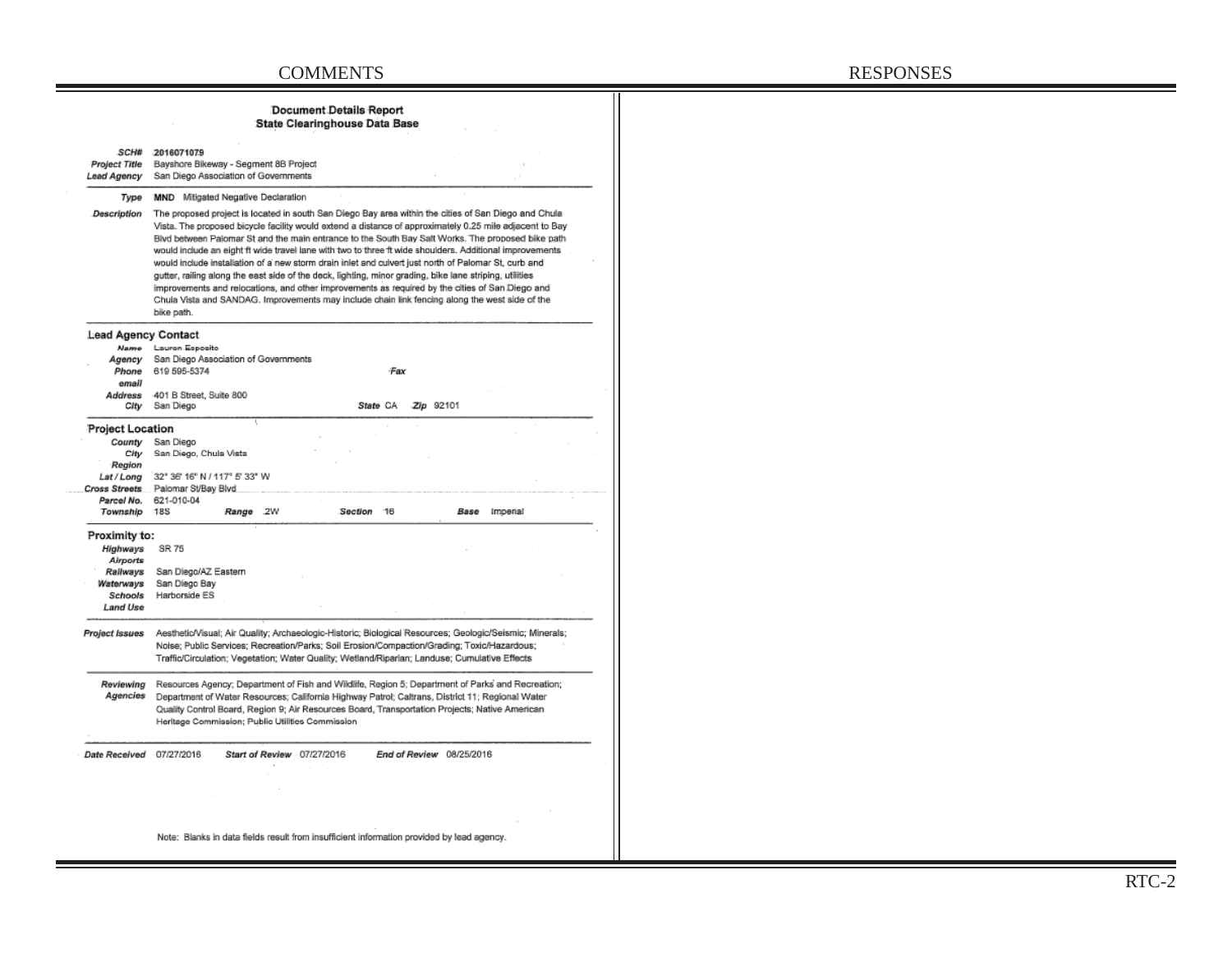## COMMENTS RESPONSES

### SOUTH BAY SALT WORKS

August 26, 2016

Lauren Esposito, Environmental Planner SANDAG 401 B Street, Suite 800 San Diego, CA 92101 Lauren.esposito@sandag.org

Re: Bayshore Bikeway – Segment 8B Proect – SBSW comments on Draft Initial Study/Mitigated Negative Declaration

Dear Lauren Esposito,

South Bay Salt Works has reviewed the Draft Initial Study/Mitigated Negative Declaration, which we are now supplying our written comments regarding. The proposed alignment is adjacent to South Bay Salt Works, our stockpiles, our warehouse/processing facility and our entrances to the property, as well as loading stations of processed salt. Our comments focus on two primary areas. First is the need to provide continued access to our property and loading stations, both during and after construction. The second area is regarding changes to drainage from the site both during construction and after construction.

#### Access

 $B<sub>1</sub>$ 

 $B<sub>2</sub>$ 

B3

We have loading stations for different types of processed salt at both the north and south ends of our processing building, where bulk trucks are loaded on a daily basis. Many of these trucks are sets of doubles, a tractor pulling a pair of trailers, which cannot be backed up because they will jackknife when backing up is attempted. As a consequence, these sets of doubles must enter under the loading zone from one direction, then when loading is completed, continue in the same direction to exit. The northern entrance to the Salt Works property is at the north end of the warehouse building shown in Figure 3, where the Project Footprint shows a widening for a crossing approach from Bay Blvd to the property. Due to the need for trucks to "drive through" when loading, this entrance must remain open during our business hours to allow us to load specific products. At the south end of the building a similar situation occurs, which potentially overlaps with the southern edge of what is identified as the "Temporary Impact Area" in Figure 3. These accesses must remain open both during construction and after construction.

In Section 2, under Construction the DIS/MND identifies: **Construction** 

Construction of the project is anticipated to take approximately seven months to complete. Grading would require approximately 800 cubic yards (cy) of fill material to be imported. It is anticipated that construction activities would occur during daytime hours.

For there to be no negative impacts on South Bay Salt Works, construction activities will need to be scheduled and materials used to allow SBSW the ability to cross both of the existing entrances during our normal business hours without interruption.

> 1470 BAY BOULEVARD, CHULA VISTA, CALIFORNIA 91911 (619) 423-3388, FAX (619) 423-0513

- B1 This comment provides introductory statements and identifies the topics discussed in detail within the letter. Responses to speci fi c issues associated with these topics are provided in responses B2 through B6. No further response is required.
- B2 Both of the noted access points will remain open and accessible for trucks during normal operating business hours of the South Bay Salt Works throughout the duration of the construction period for the bike path. The construction contractor will be required by contract specifications to coordinate with South Bay Salt Works and/or the property owner regarding access during construction. Once the bike path is constructed and operational, it would not impede use or restrict truck movements at either of these existing access points to the South Bay Salt Works. Both driveways would remain in their existing location and con fi guration. As stated in Section 7.16.d of the IS/MND (page 48), signage would be painted on the bike path near the northern driveway and detectable warnings would be installed on curb ramps to alert people using the bike path of the driveway. The bike path stops/starts just north of the southern access to the South Bay Salt Works and signage (i.e. STOP) would be painted on the southbound side of the bike path. A crosswalk is also proposed to extend across Bay Boulevard at this point to channel people using the bike path to the other side of the road.
- B3 Refer to response B2 above.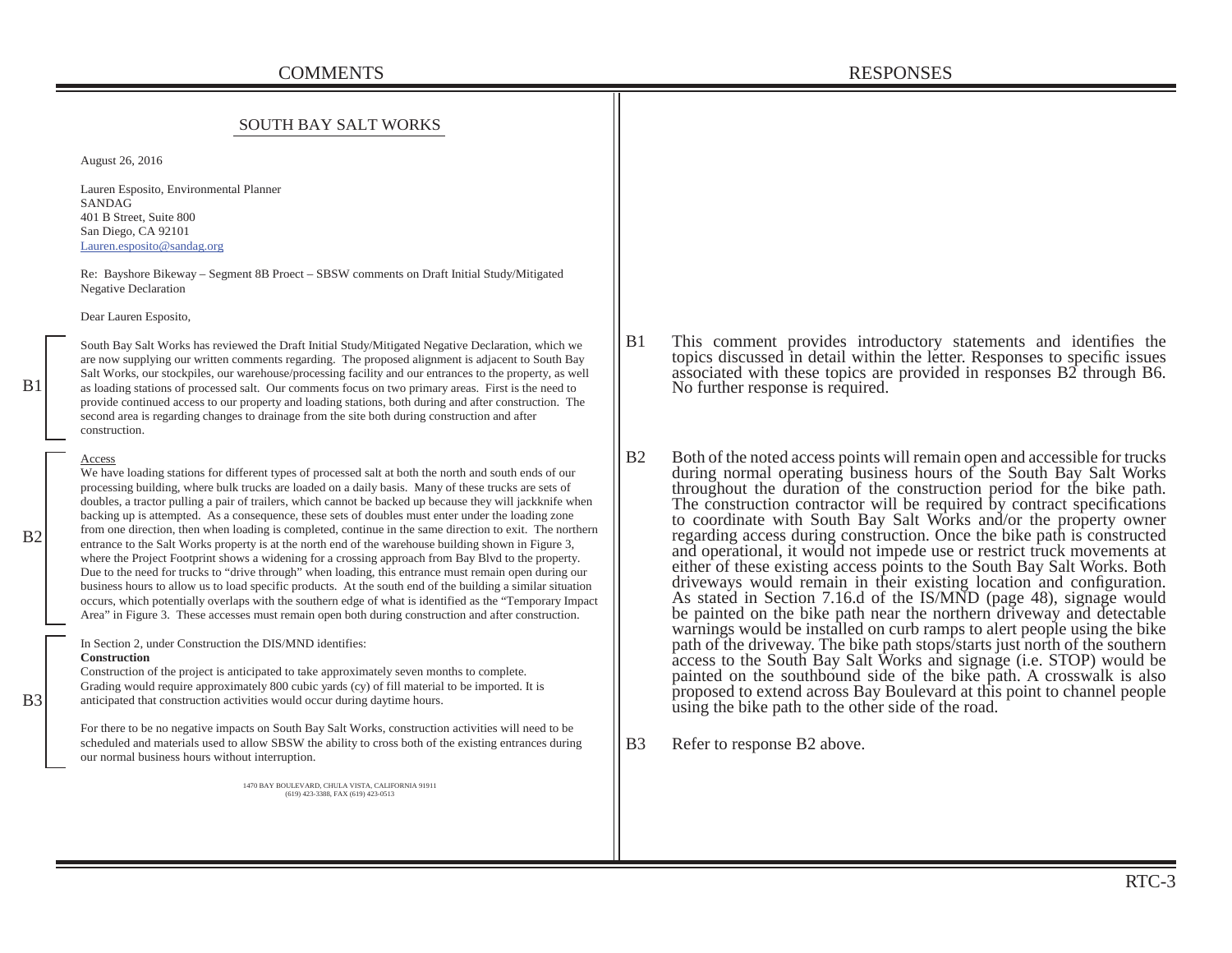overtop its banks and flood adjacent areas with low velocity subcritical flow under No Project conditions (i.e., existing conditions). The project has been designed to maintain the cross-sectional area of the drainage

| <b>SOUTH BAY SALT WORKS</b> |                                                                                                                                                                                                                                                                                                                                                                                                                                                                                                                                                                                                                                                                                                                                                                                                                                                                                                                                                                                                                                                                                                                                                             |                |                                                                                                                                                                                                                                                                                                                                                                                                                                                                                                                                                                                                                                                                                                                                                                                                                                    |
|-----------------------------|-------------------------------------------------------------------------------------------------------------------------------------------------------------------------------------------------------------------------------------------------------------------------------------------------------------------------------------------------------------------------------------------------------------------------------------------------------------------------------------------------------------------------------------------------------------------------------------------------------------------------------------------------------------------------------------------------------------------------------------------------------------------------------------------------------------------------------------------------------------------------------------------------------------------------------------------------------------------------------------------------------------------------------------------------------------------------------------------------------------------------------------------------------------|----------------|------------------------------------------------------------------------------------------------------------------------------------------------------------------------------------------------------------------------------------------------------------------------------------------------------------------------------------------------------------------------------------------------------------------------------------------------------------------------------------------------------------------------------------------------------------------------------------------------------------------------------------------------------------------------------------------------------------------------------------------------------------------------------------------------------------------------------------|
| B4                          | Section 7-11 Mineral Resources<br>The report identifies "No Impact", and specifically reads:<br>Project implementation would not impact the adjacent Salt Works facility or its ability to continue to<br>operate as an active mineral resource operation that is a unique local mineral resource site. As the project<br>site is not currently used, or planned for use, as a mineral resource recovery site and would not affect the<br>adjacent Salt Works facility, no impacts to mineral resources would occur as a result of project<br>implementation.<br>The "No Impact" designation requires the project makes full accommodation of the Salt Works need to                                                                                                                                                                                                                                                                                                                                                                                                                                                                                        | <b>B</b> 4     | As discussed in response B2, access to the South Bay Salt Works would<br>remain unimpeded during and after construction of the bike path. As<br>such, the "No Impact" conclusion remains appropriate.                                                                                                                                                                                                                                                                                                                                                                                                                                                                                                                                                                                                                              |
|                             | cross the proposed alignment both during construction and after construction. While the proposed<br>alignment is not physically itself a Mineral Resource, the adjacent Salt works is listed the USGS does<br>list the solar evaporation ponds as a Mineral Resource (8/26/2016 at<br>http://mrdata.usgs.gov/mrds/map.html Mineral Resources On-Line Spatial Data, under Mineral<br>Resources > Online Spatial Data > Mineral Resource Data System > by commodity and searching under<br>" $SALT"$ ).                                                                                                                                                                                                                                                                                                                                                                                                                                                                                                                                                                                                                                                       |                |                                                                                                                                                                                                                                                                                                                                                                                                                                                                                                                                                                                                                                                                                                                                                                                                                                    |
| B <sub>5</sub><br><b>B6</b> | Drainage<br>Section 7.9 "Hydrology and Water Quality" identifies a number of Low Impact or No Impact of the<br>project on water quality, changes to runoff, flooding potential, or the ability of existing drainage systems<br>to accommodate the new flows. New impervious surface areas proposed by the project cover<br>approximately .32 acres. The project identifies: "Post-construction drainage would be directed from the<br>bike path into a pervious concrete shoulder or a proposed bioswale and then conveyed to the existing<br>drainage ditches via catch basins and pipelines." Despite the relatively small addition of impervious<br>surface, the total project area is small. Since the Salt Works inventories the salt adjacent to the proposed<br>project, the new design features need to avoid redirecting any runoff to the west of the bikepath<br>alignment, which potentially could flow onto the Salt Works next door. Storm flows should be analyzed<br>in context of heavy rain coinciding with winter extreme high tides, which diminishes the assimilative<br>capacity of drainage ditches like the Palomar drainage ditch. | B <sub>5</sub> | Runoff from the bike path would not be directed to flow directly to the<br>west into the South Bay Salt Works facility. As discussed in Section<br>7.9.c-d of the IS/MND (page 36), the project would not alter overall<br>existing drainage patterns in the project vicinity. Runoff from the bike<br>path would be directed to the east side of the bike path via curb and<br>gutter, pervious concrete shoulders, and bioswales, and conveyed to curb<br>inlets, catch basins, and pipelines and into the existing drainage ditch<br>along Bay Boulevard that ultimately outfalls into the Pacific Ocean.<br>The proposed drainage facilities would accommodate project runoff<br>and the corresponding minor increase in the 100-year flow rate due to<br>the additional impervious area added by the bike path (approximately |
| B7                          | South Bay Salt Works appreciates the opportunity to continue to work with SANDAG and other<br>interests on the Bayshore Bikeway Segment 8B. We are available to discuss any of the comments we<br>have submitted, and look forward to our concerns being addressed as the project moves forward.                                                                                                                                                                                                                                                                                                                                                                                                                                                                                                                                                                                                                                                                                                                                                                                                                                                            |                | 0.32 acre) while maintaining existing drainage patterns. Thus, flows<br>would not be redirected to the west and towards the South Bay Salt<br>Works facility.                                                                                                                                                                                                                                                                                                                                                                                                                                                                                                                                                                                                                                                                      |
|                             | Sincerely,                                                                                                                                                                                                                                                                                                                                                                                                                                                                                                                                                                                                                                                                                                                                                                                                                                                                                                                                                                                                                                                                                                                                                  | B <sub>6</sub> | As discussed in Section 7.9.e of the IS/MND (pages 36-37), the addition<br>of the bike path and corresponding approximately 0.32-acre net increase                                                                                                                                                                                                                                                                                                                                                                                                                                                                                                                                                                                                                                                                                 |
|                             | <b>Tracy Strahl</b><br>Vice President<br>GGTW LLC dba South Bay Salt Works<br>tracy.strahl@southbaysaltworks.com<br>Cell phone 619 917-5018<br>Office: 619 423-3388 x101<br>1470 BAY BOULEVARD, CHULA VISTA, CALIFORNIA 91911                                                                                                                                                                                                                                                                                                                                                                                                                                                                                                                                                                                                                                                                                                                                                                                                                                                                                                                               |                | in impervious area would increase the 100-year storm flow by 3.2 cubic<br>feet per second, but the proposed drainage facilities that empty into the<br>existing drainage ditch along Bay Boulevard would accommodate the<br>net increase in runoff such that the capacity of existing and proposed<br>drainage facilities would not be exceeded. Additionally, the project<br>drainage analysis (Appendix F in the Final IS/MND) considered 50-year<br>rainfall intensities coinciding with mean high tide levels. The analysis<br>demonstrated that the existing drainage ditch along Bay Boulevard would                                                                                                                                                                                                                         |

1470 BAY BOULEVARD, CHULA VISTA, CALIFORNIA 91911 (619) 423-3388, FAX (619) 423-0513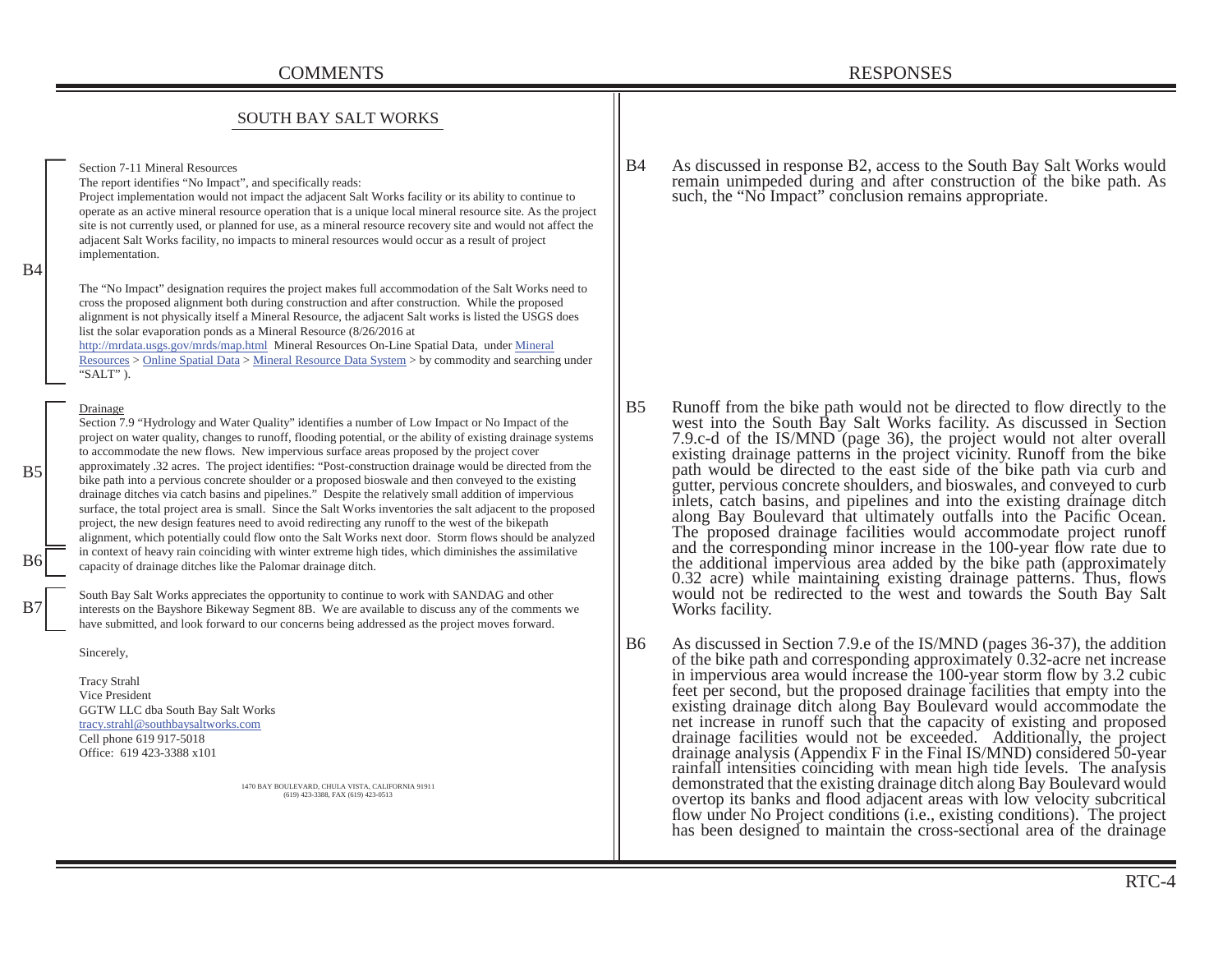| <b>COMMENTS</b> | <b>RESPONSES</b>                                                                                                                                                                                                                |  |
|-----------------|---------------------------------------------------------------------------------------------------------------------------------------------------------------------------------------------------------------------------------|--|
|                 | B6 ditch without substantial reduction in its conveyance capacity. The cont. project would not worsen the project area's existing potential to flood during heavy rain events.                                                  |  |
|                 | B7<br>Thank you for providing thoughtful comments on the Draft IS/MND.<br>SANDAG looks forward to continuing to work collaboratively with the<br>South Bay Salt Works during final design and construction of the bike<br>path. |  |
|                 |                                                                                                                                                                                                                                 |  |
|                 |                                                                                                                                                                                                                                 |  |
|                 |                                                                                                                                                                                                                                 |  |
|                 |                                                                                                                                                                                                                                 |  |
|                 |                                                                                                                                                                                                                                 |  |
|                 |                                                                                                                                                                                                                                 |  |
|                 |                                                                                                                                                                                                                                 |  |
|                 |                                                                                                                                                                                                                                 |  |